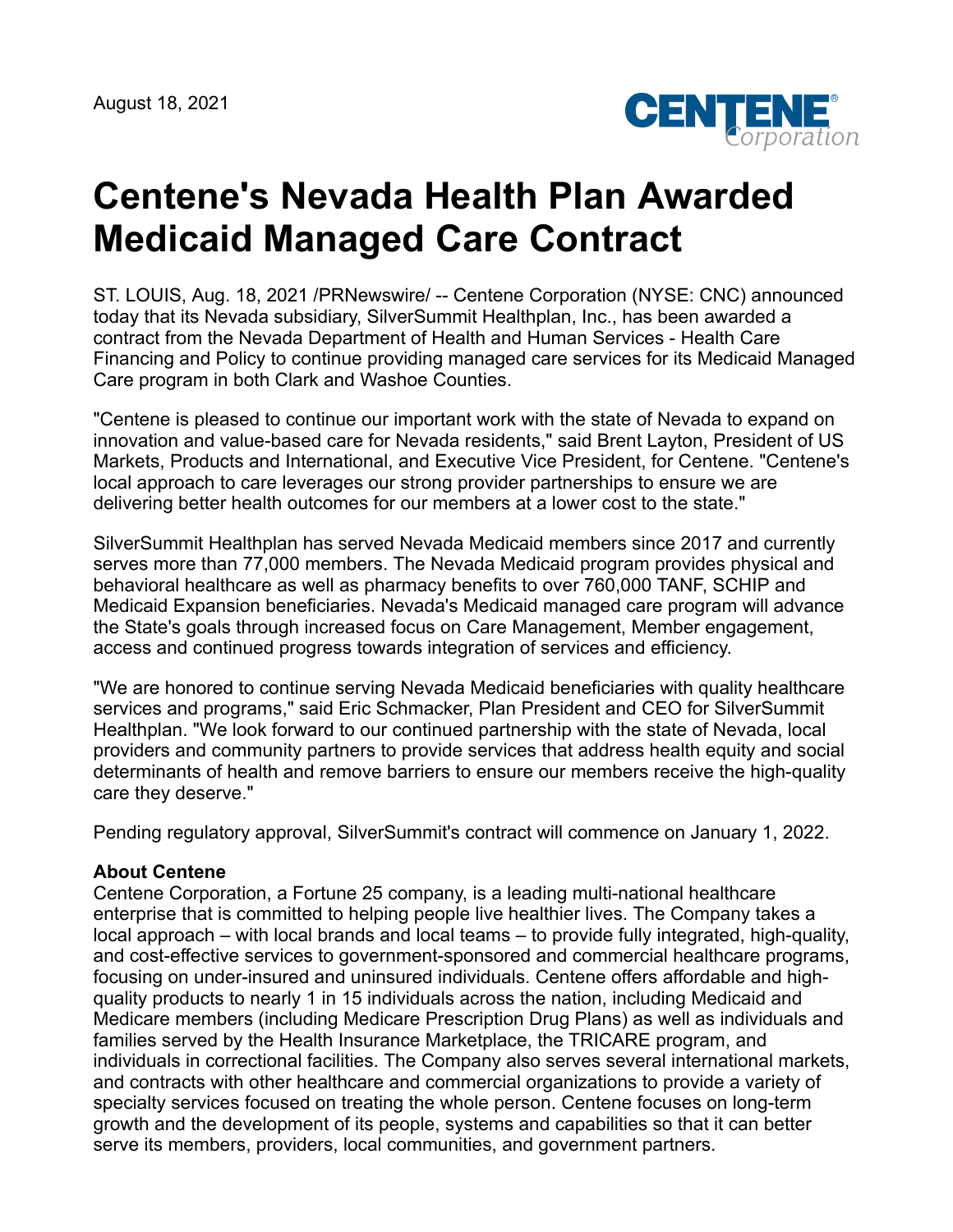## *Forward-Looking Statements*

*All statements, other than statements of current or historical fact, contained in this press release are forward-looking statements. Without limiting the foregoing, forward-looking statements often use words such as "believe," "anticipate," "plan," "expect," "estimate," "intend," "seek," "target," "goal," "may," "will," "would," "could," "should," "can," "continue" and other similar words or expressions (and the negative thereof). Centene (the Company, our, or we) intends such forward-looking statements to be covered by the safe-harbor provisions for forward-looking statements contained in the Private Securities Litigation Reform Act of 1995, and we are including this statement for purposes of complying with these safe-harbor provisions. In particular, these statements include, without limitation, statements about our future operating or financial performance, market opportunity, growth strategy, competition, expected activities in completed and future acquisitions, including statements about the impact of our proposed acquisition of Magellan Health (the Magellan Acquisition), our completed acquisition of WellCare Health Plans, Inc. (WellCare and such acquisition, the WellCare Acquisition), other recent and future acquisitions, investments, the adequacy of our available cash resources and our settlements with Ohio and Mississippi to resolve claims and/or allegations made by those states with regard to past practices at Envolve Pharmacy Solutions, Inc. (Envolve), as our pharmacy benefits manager (PBM) subsidiary, and other possible future claims and settlements related to the past practices at Envolve and our ability to settle claims with other states within the reserve estimate we have recorded and on other acceptable terms, or at all. These forward-looking statements reflect our current views with respect to future events and are based on numerous assumptions and assessments made by us in light of our experience and perception of historical trends, current conditions, business strategies, operating environments, future developments and other factors we believe appropriate. By their nature, forward-looking statements involve known and unknown risks and uncertainties and are subject to change because they relate to events and depend on circumstances that will occur in the future, including economic, regulatory, competitive and other factors that may cause our or our industry's actual results, levels of activity, performance or achievements to be materially different from any future results, levels of activity, performance or achievements expressed or implied by these forward-looking statements. These statements are not guarantees of future performance and are subject to risks, uncertainties and assumptions. All forward-looking statements included in this press release are based on information available to us on the date hereof. Except as may be otherwise required by law, we undertake no obligation to update or revise the forward-looking statements included in this press release, whether as a result of new information, future events or otherwise, after the date hereof. You should not place undue reliance on any forward-looking statements, as actual results may differ materially from projections, estimates, or other forward-looking statements due to a variety of important factors, variables and events including, but not limited to: the impact of COVID-19 on global markets, economic conditions, the healthcare industry and our results of operations and the response by governments and other third parties; the risk that regulatory or other approvals required for the Magellan Acquisition may be delayed or not obtained or are subject to unanticipated conditions that could require the exertion of management's time and our resources or otherwise have an adverse effect on us; the possibility that certain conditions to the consummation of the Magellan Acquisition will not be satisfied or completed on a timely basis and accordingly, the Magellan Acquisition may not be consummated on a timely basis or at all; uncertainty as to the expected financial performance of the combined company following completion of the Magellan Acquisition; the possibility that the expected synergies and value creation from the Magellan Acquisition or the WellCare Acquisition (or other acquired businesses) will not be realized, or will not be realized within the respective expected time periods; the risk that unexpected costs will be incurred in connection with the completion and/or integration of the Magellan Acquisition or that the integration of Magellan*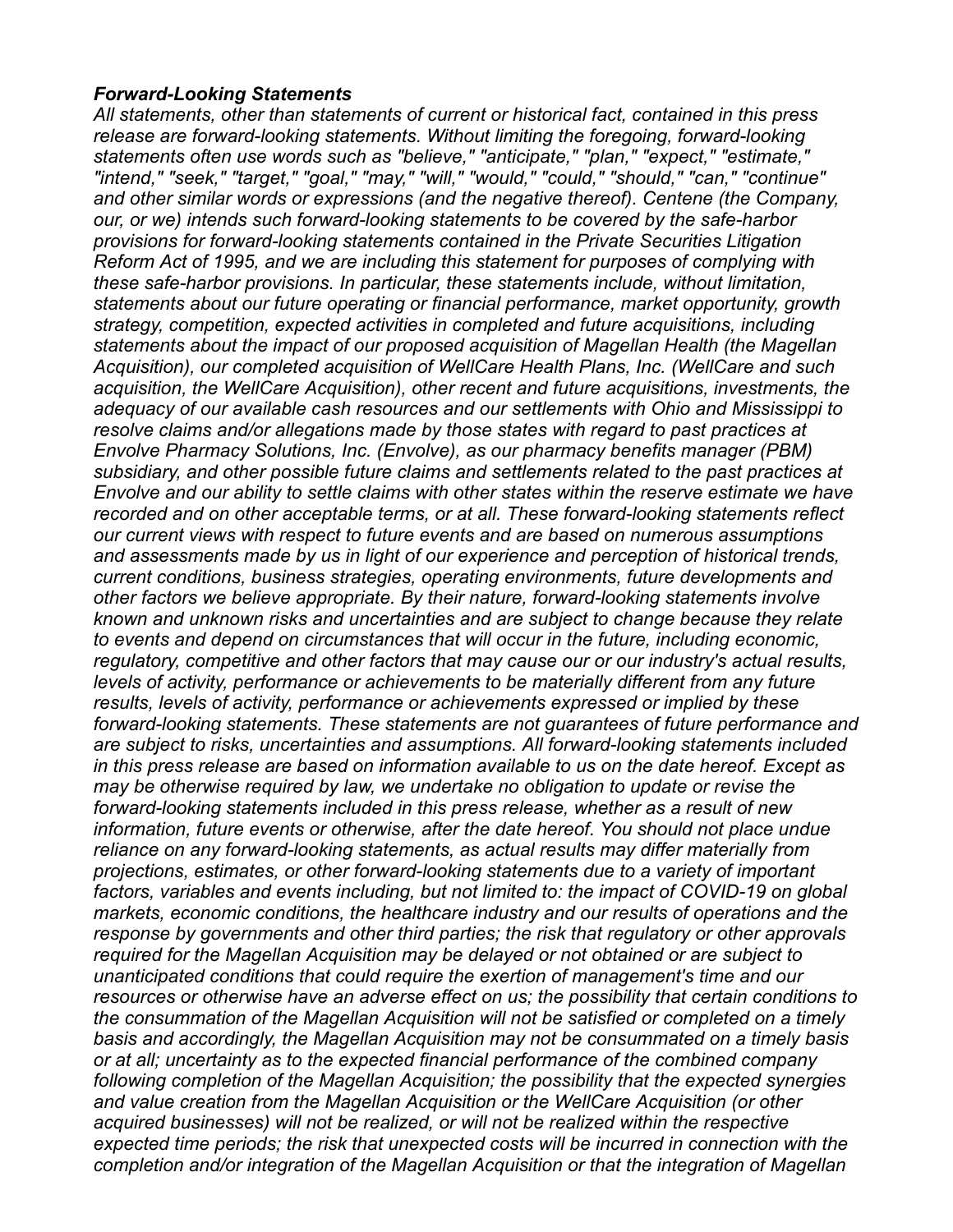*Health will be more difficult or time consuming than expected; the risk that potential litigation in connection with the Magellan Acquisition may affect the timing or occurrence of the Magellan Acquisition or result in significant costs of defense, indemnification and liability; a downgrade of the credit rating of our indebtedness; the inability to retain key personnel; disruption from the announcement, pendency, completion and/or integration of the Magellan Acquisition or from the integration of the WellCare Acquisition, or similar risks from other acquisitions we may announce or complete from time to time, including potential adverse reactions or changes to business relationships with customers, employees, suppliers or regulators, making it more difficult to maintain business and operational relationships; our ability to accurately predict and effectively manage health benefits and other operating expenses and reserves, including fluctuations in medical utilization rates due to the impact of COVID-19; competition; membership and revenue declines or unexpected trends; changes in healthcare practices, new technologies and advances in medicine; increased healthcare costs; changes in economic, political or market conditions; changes in federal or state laws or regulations, including changes with respect to income tax reform or government healthcare programs as well as changes with respect to the Patient Protection and Affordable Care Act and the Health Care and Education Affordability Reconciliation Act (collectively referred to as the ACA) and any regulations enacted thereunder that may result from changing political conditions, the new administration or judicial actions; rate cuts or other payment reductions or delays by governmental payors and other risks and uncertainties affecting our government businesses; our ability to adequately price products; tax matters; disasters or major epidemics; changes in expected contract start dates; provider, state, federal, foreign and other contract changes and timing of regulatory approval of contracts; the expiration, suspension, or termination of our contracts with federal or state governments (including, but not limited to, Medicaid, Medicare, TRICARE or other customers); the difficulty of predicting the timing or outcome of legal or regulatory proceedings or matters, including claims against our PBM business or whether additional claims, reviews or investigations relating to our PBM business will be brought by states, the federal government or shareholder litigants, or government investigations; challenges to our contract awards; cyber-attacks or other privacy or data security incidents; the exertion of management's time and our resources, and other expenses incurred and business changes required in connection with complying with the undertakings in connection with any regulatory, governmental or third party consents or approvals for acquisitions, including the Magellan Acquisition; disruption caused by significant completed and pending acquisitions making it more difficult to maintain business and operational relationships; the risk that unexpected costs will be incurred in connection with the completion and/or integration of acquisition transactions; changes in expected closing dates, estimated purchase price and accretion for acquisitions; the risk that acquired businesses will not be integrated successfully; restrictions and limitations in connection with our indebtedness; our ability to maintain or achieve improvement in the Centers for Medicare and Medicaid Services (CMS) Star ratings and maintain or achieve improvement in other quality scores in each case that can impact revenue and future growth; availability of debt and equity financing, on terms that are favorable to us; inflation; foreign currency fluctuations and risks and uncertainties discussed in the reports that Centene has filed with the Securities and Exchange Commission. This list of important factors is not intended to be exhaustive. We discuss certain of these matters more fully, as well as certain other factors that may affect our business operations, financial condition and results of operations, in our filings with the Securities and Exchange Commission (SEC), including our annual report on Form 10-K, quarterly reports on Form 10-Q and current reports on Form 8-K. Due to these important factors and risks, we cannot give assurances with respect to our future performance, including without limitation our ability to maintain adequate premium levels or our ability to control our future medical and selling, general and administrative costs.*